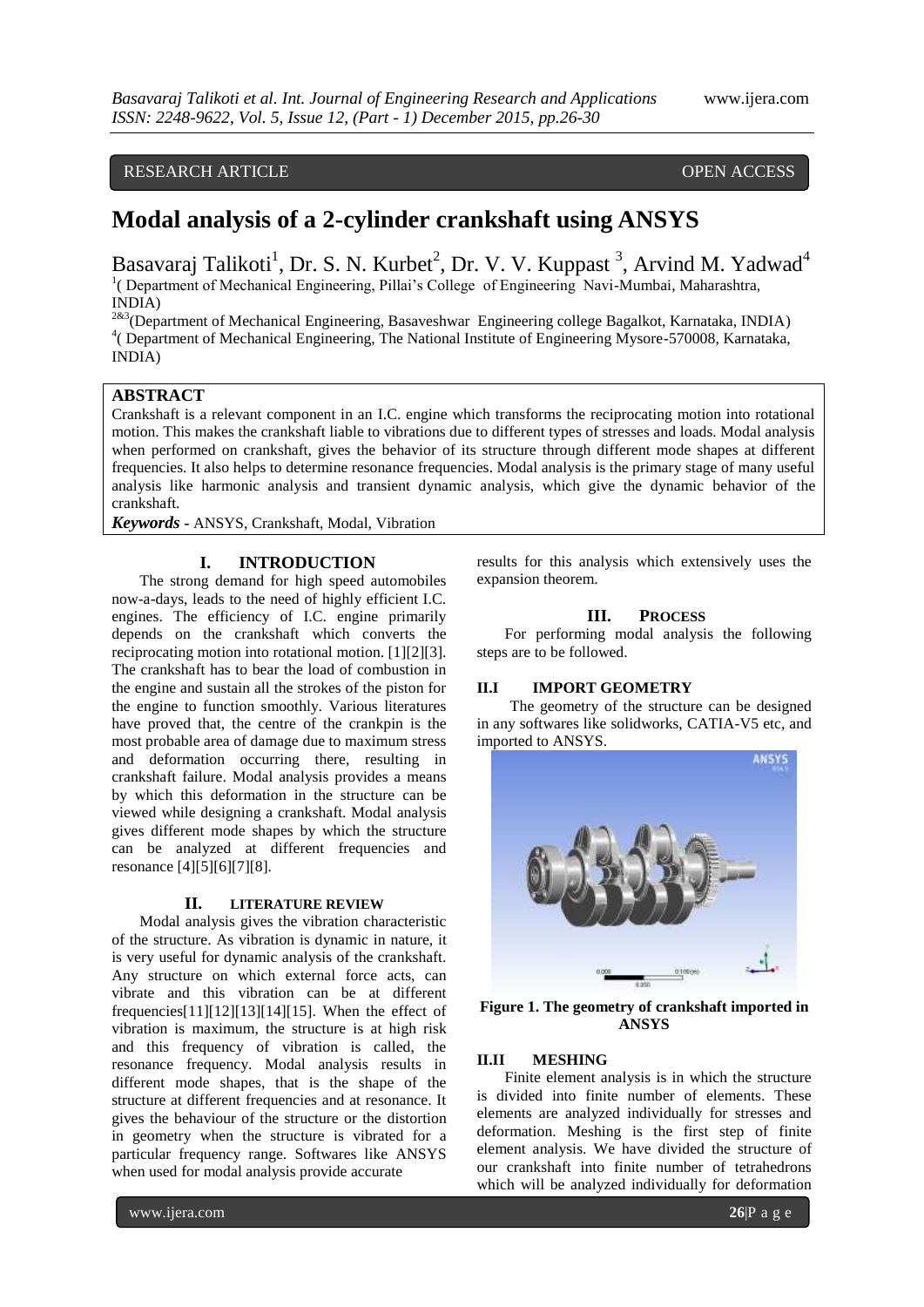at different frequencies of a given frequency range. The following chart gives the details about the meshing of the geometry.

| Object Name                    | Mesh                               |  |
|--------------------------------|------------------------------------|--|
| State                          | Solved                             |  |
| <b>Sizing</b>                  |                                    |  |
| Use Advanced Size Function     | Οff                                |  |
| Relevance Center               | Coarse                             |  |
| <b>Element Size</b>            | Default                            |  |
| Initial Size Seed              | <b>Active Assembly</b>             |  |
| Smoothing                      | Medium                             |  |
| Transition                     | Fast                               |  |
| Span Angle Center              | Coarse                             |  |
| Minimum Edge Length            | 9.3386e-005 m                      |  |
| <b>Inflation</b>               |                                    |  |
| <b>Use Automatic Inflation</b> | None                               |  |
|                                | Inflation Option Smooth Transition |  |
| <b>Transition Ratio</b>        | 0.272                              |  |
| Maximum Layers                 | 5                                  |  |
| <b>Growth Rate</b>             | 1.2                                |  |
| Inflation Algorithm            | Pre                                |  |
| <b>Statistics</b>              |                                    |  |
| Nodes                          | 50281                              |  |
| Elements                       | 28874                              |  |
| Mesh Metric                    |                                    |  |
|                                | None                               |  |

**Figure 2. Chart of details of the meshing performed in ANSYS**

The following figure shows the meshed geometry of the crankshaft. It is divided into 28874 elements.



**Figure 3. Meshed geometry of crankshaft**

#### **II.III BOUNDARY CONDITIONS**

Boundary conditions play an important role in any analysis. Here, in modal analysis, boundary conditions decide the part of the geometry which is fixed.



**Figure 4. Boundary conditions applied on crankshaft**

# **II.IV TOTAL DEFORMATION**

After executing modal analysis, we get the following modes showing deformation at mainly the centre of the crankpin of the crankshaft, which is the most damage prone part of the structure. The following chart gives the details of the modal analysis performed and the conditions and limits we have set for the number of modes and frequency. The pre-stress analysis is obtained usually from the static structural analysis.

### **Table 1. Modes and their frequencies**

| Mode | Frequency [Hz] |
|------|----------------|
| 1.   | 55.24          |
| 2.   | 57.76          |
| 3.   | 61.133         |
| 4.   | 62.507         |
| 5.   | 65.739         |
| 6.   | 71.15          |
| 7.   | 72.509         |
| 8.   | 72.731         |
| 9.   | 73.112         |
| 10.  | 76.942         |



**Figure 5. Mode Shape 1**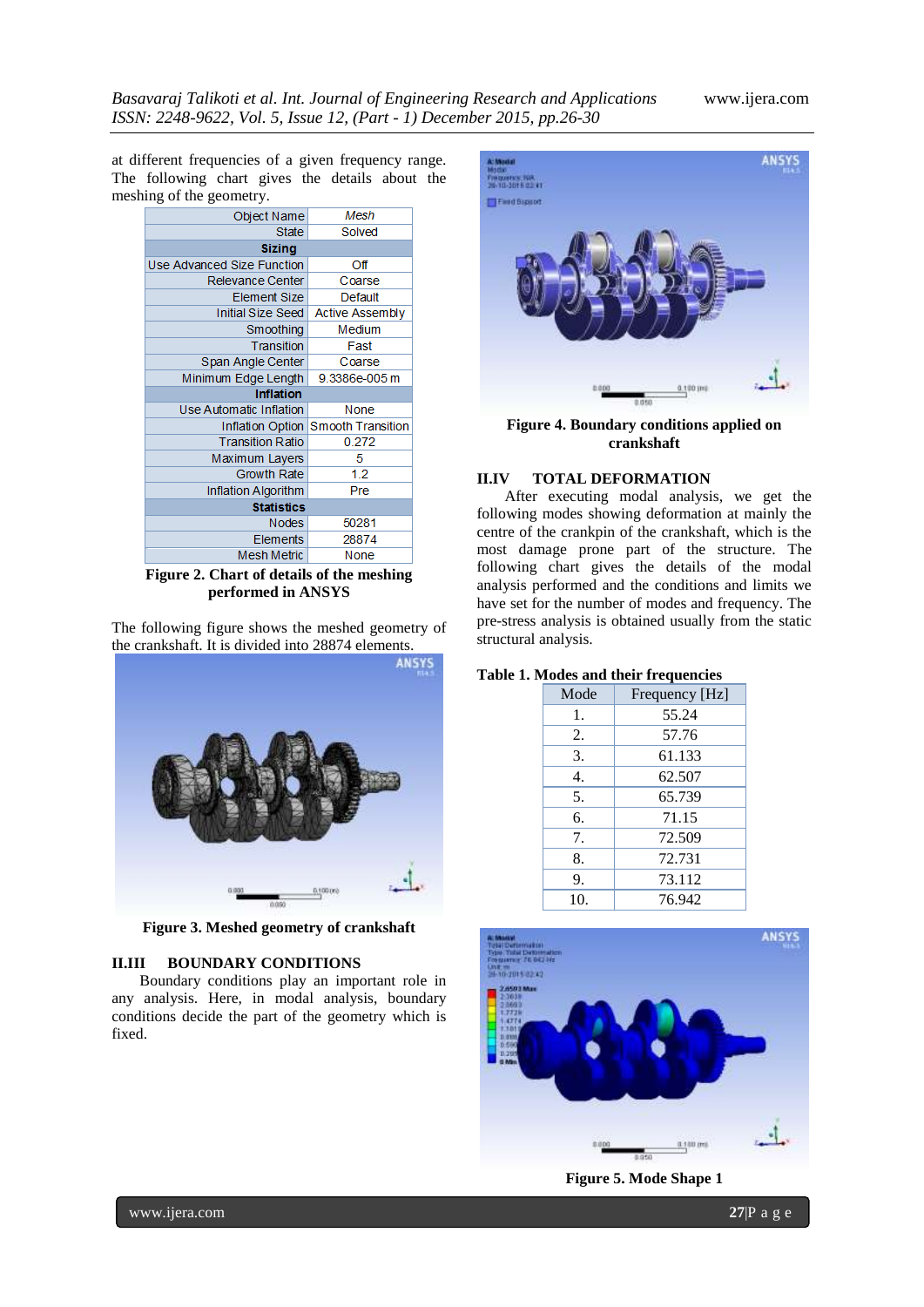*Basavaraj Talikoti et al. Int. Journal of Engineering Research and Applications* www.ijera.com *ISSN: 2248-9622, Vol. 5, Issue 12, (Part - 1) December 2015, pp.26-30*



**Figure 6. Mode shape 2**



**Figure 9. Mode shape 5**



**Figure 7. Mode shape 3**



**Figure 10. Mode shape 6**



**Figure 8. Mode shape 4**



**Figure 11. Mode shape 7**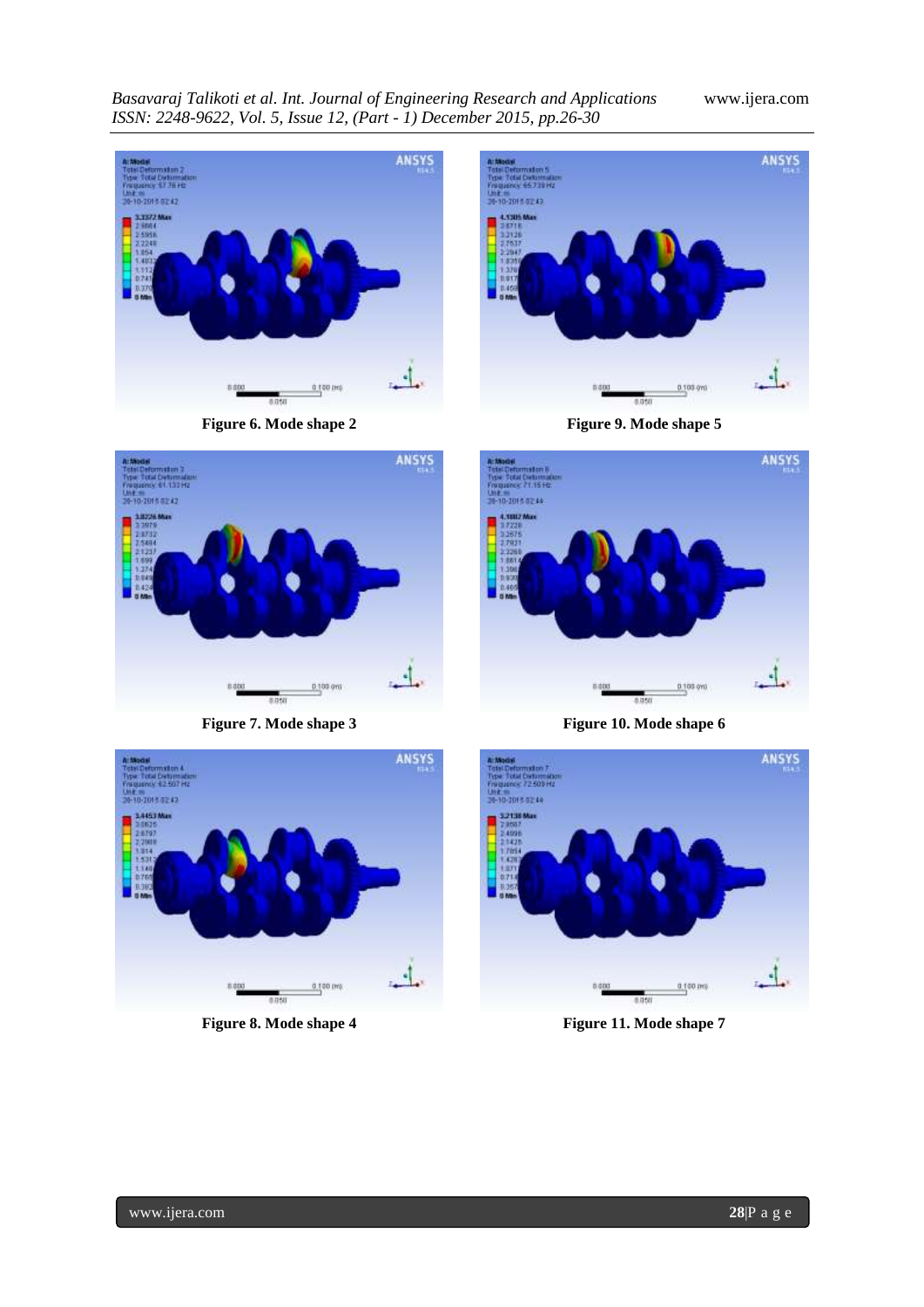

**Figure 12. Mode shape 8**



**Figure 13. Mode shape 9**



**Figure 14. Mode shape 10**

As it is seen from the figures, different modes of vibration at different frequencies can be seen and according to the results, the maximum vibration occurs in mode 6, at a frequency of 71.15 Hz with the deformation of 4.18m.

# **IV. CONCLUSION**

Thus, it can be concluded that modal analysis gives the relation of frequency and the vibration characteristics of the crankshaft. The results of modal analysis are extremely important as the resonance frequency or the frequency at which the effects of vibration are maximum is provided. The modal analysis also provides the starting point for harmonic and transient dynamic analysis where, the details of these mode shapes with their frequencies are useful.

#### **REFERENCES**

- [1] Zissimos P. Mourelatos, "A crankshaft system model for structural dynamic analysis of internal combustion engines", *Vehicle Analysis and Dynamics Lab, Elsevier Science Ltd., June 2001.*
- [2] Crankshaft from an inline four cylinder engine with pistons, connecting rods and flywheel, *Illustration copyright Eaglemoss publications/Car Care Magazine.*
- [3] Priya. D. Shah, Prof. Kiran. K. Bhabhor, "Parametric Optimization of Four Cylinder Engine Crankshafts", *International Journal of Engineering Science Invention, Vol. 3 Issue 6, June 2014, PP.38-43.*
- [4] K. Thriveni, Dr. B. Jaya Chandraiah, "Modeling and Analysis of the Crankshaft Using Ansys Software", *International Journal of Computational Engineering Research, Vol. 03, Issue, 5, May 2013, PP. 84-88.*
- [5] Singiresu S. Rao, "*Mechanical Vibrations*", Fifth Edition, Copyright 2011, 2004 Pearson Education, Inc., publishing as Prentice Hall.
- [6] Wojciech Homik, "Diagnostics, maintenance and regeneration of torsional vibration dampers for crankshafts of ship diesel engines", *Polish Maritime Research 1(64) Vol 17, 2010, PP. 62-68.*
- [7] Rinkle Garg, Sunil Baghla, "Finite element analysis and optimization of crankshaft", *International Journal of Engineering and Management Reaserch, vol-2 Issue-6, December 2012, PP. 26-31.*
- [8] Gu Yingkui, Zhou Zhibo, "Strength Analysis of Diesel Engine Crankshaft Based on PRO/E and ANSYS", *Third International Conference on Measuring Technology and Mechatronics Automation, 2011.*
- [9] Jaimin Brahmbhatt, Prof. Abhishek Choubey, "Design and analysis of crankshaft for single cylinder 4-stroke deisel engine", *International Journal of Advanced Engineering Research and Studies, Vol. 1 Issue 4, July-Sept 2012, PP. 88-90.*